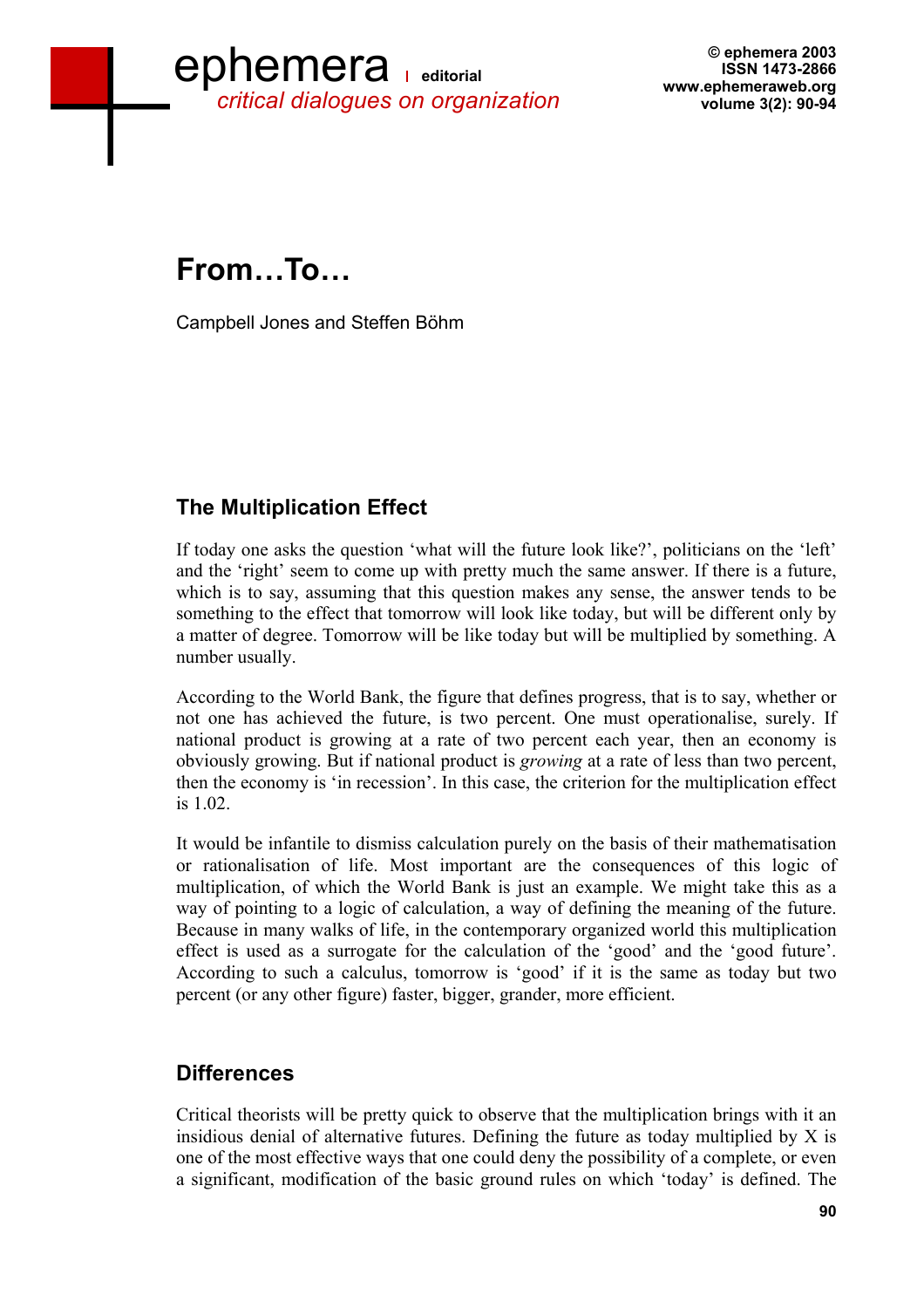multiplication effect reduces the Other to the Same. It gives the appearance of change while cleverly maintaining a relatively constant state. Against this, critical theory asserts at least the possibility of a radical difference.

But we should not forget that assertion of radical newness is also one of the ways that the status quo can be maintained. This is, in part, the point of Adorno's much maligned, and often misunderstood, criticism of jazz music. Adorno's point is that, despite the appearance of innovativeness and ever new styles and themes, behind the distribution of jazz music a commodity relation remains. Despite the fact that "for almost fifty years the productions of jazz have remained as ephemeral as seasonal styles<sup> $51$ </sup>, this ephemerality is the ephemerality of commodity relations. Adorno argues that jazz sells this appearance of newness, and hence the jazz commodity market rests, as perhaps all markets do, on always the same, forever repeated 'newness'.

While it is fashionable to chastise Adorno for the subjective and elitist prejudices of his dismissal of jazz, and while such admonishments surely hit their target, we should not let this stop us from taking what remains crucially insightful in it. Why? Because today in academic circles the pretence of newness has become a form of radical chic. Ever new, ever different, but then, on another level, always the same. Organizational kitsch, or perhaps better, organized kitsch. Movement without movement.

## **Movements**

The motto of real estate is 'location, location, location'. A high price for a property can be achieved only if the location is right. However beautiful a house might be, if it is located next to a working class housing estate, no (middle class, deep pocketed) customer can probably be persuaded to make the deal. Who wants to see the poor when waking up in the morning? Capital, then, seems to concentrate in certain locations. If one has a million in the bank, one buys a country estate or a townhouse in Mayfair. Equally, multinational banks and companies have their headquarters in The City of London, Manhattan or Frankfurt. Managers and consultants need to sit in shiny new glass palaces (because 'we want to be transparent to the public'). A multinational corporation needs to represent something: wealth, success, ambition, growth – its capacity for multiplication.

Is this the whole story? Marx reminds us not only of the ossification of capital but equally of its flows and movements. The monuments to capital in the big cities are ephemeral – yet still colossal – representations of something that is always on the move. Capital is not something solid, but gaseous, viral – it spreads into all holes, bodies and territories. Of course, today capital is global. Every day billions are shifted through the multiple networks of global capital markets – across boundaries and traditional locations of representation, such as national borders. But further: capital also enters our bodies. What combines the body of the management consultant sitting in a shiny

<sup>1</sup> Theodor W. Adorno (1967) 'Perennial fashion – Jazz', in *Prisms*, trans. S. and S. Weber. Cambridge, MA: MIT, p. 122.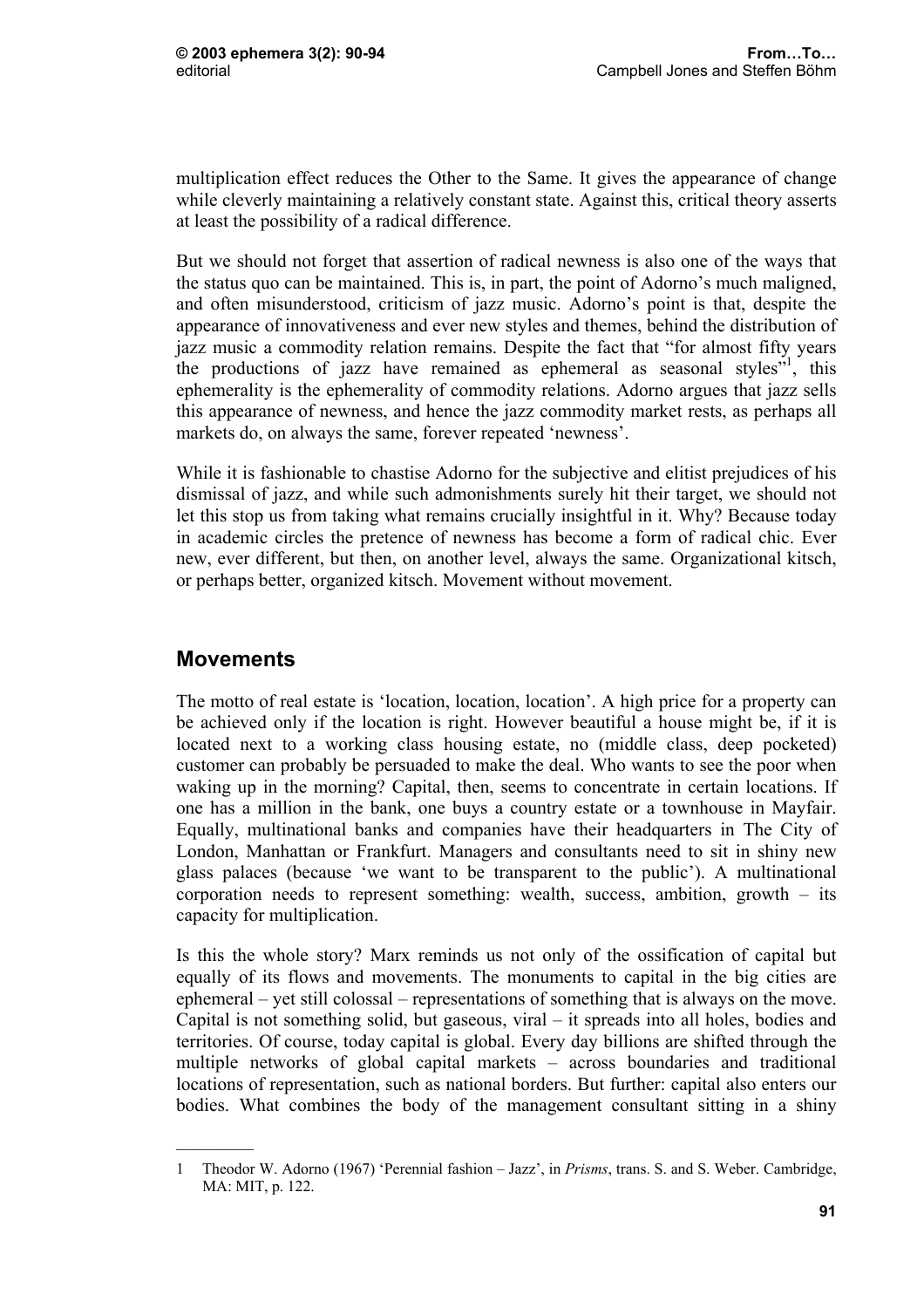London office with the Chinese sweatshop worker producing plastic toys for the children of the West is that both of their bodies have been turned into commodities.

But capital is, of course, not the only thing that is moving. In fact, it seems to have become somewhat fashionable to talk of movement today. An entire industry of academics seems to be keeping busy by turning solids into air, fluidising structures, displacing, dislocating and deterritorialising things, in short, showing the ephemerality of life. It is said that modern bodies are always 'in between'; that they are always becoming – coming *from* and leaving *to* somewhere, perhaps nowhere. This journal has been, perhaps, contributing to such movement. But then, we have always been keen to show that movement is a multiplicity, which is to say that there are different (kinds of) movements.

We could therefore identify two broad conceptions of movement. On one hand, there is movement as transport. One goes from A to B, knowing pretty much what A and B are and where they are located. One goes onto this journey because one has a clear purpose: shopping perhaps. Today it is most likely that one takes a car to make this journey (the supermarket might be located at a motorway junction for the 'convenience' of shoppers). The funny thing about cars is that one does not really leave home; one does not really leave all the comforts of the house behind. In fact, the car might have the more comfortable chair and the better CD sound system. So, in a way, car travel is about taking one's home on the move. Nothing really unexpected will happen on this journey.

The other, perhaps more interesting, conception of movement is pretty much the flipside of the idea of movement as (car) transport. Here movement is seen as an endless becoming that is not predictable, nameable or measurable. This movement is not one from A to B but movement as such. Pure process. No locations. This movement is a 'non-place'. Calling for such 'pure' movement, it seems to us, is, perhaps, a basic starting point to think of a different type of movement – beyond the restricted notion of car travel, for example. But considering that the machinery of capital is always moving at high speed, the question is whether it is enough to think of movement as 'pure movement'. Pure movement "itself is an empty gesture, and the mere refusal of order simply leaves us on the edge of nothingness – or worse, these gestures risk reinforcing imperial power rather than challenging it".<sup>2</sup> In other words, a movement that does not move us somewhere is a movement that runs the danger of being swallowed up by those who play speedy games of self-multiplication: capital, for example.

## **Locating Politics**

A movement of 'pure becoming', then, might be as tedious as a movement where nothing really happens. Considering that the modern world is already moving at high speed, perhaps we are asking the wrong question. Perhaps what is needed is not more

<sup>2</sup> Michael Hardt and Antonio Negri (2000) *Empire*. Cambridge, MA: Harvard University Press, p. 216- 217.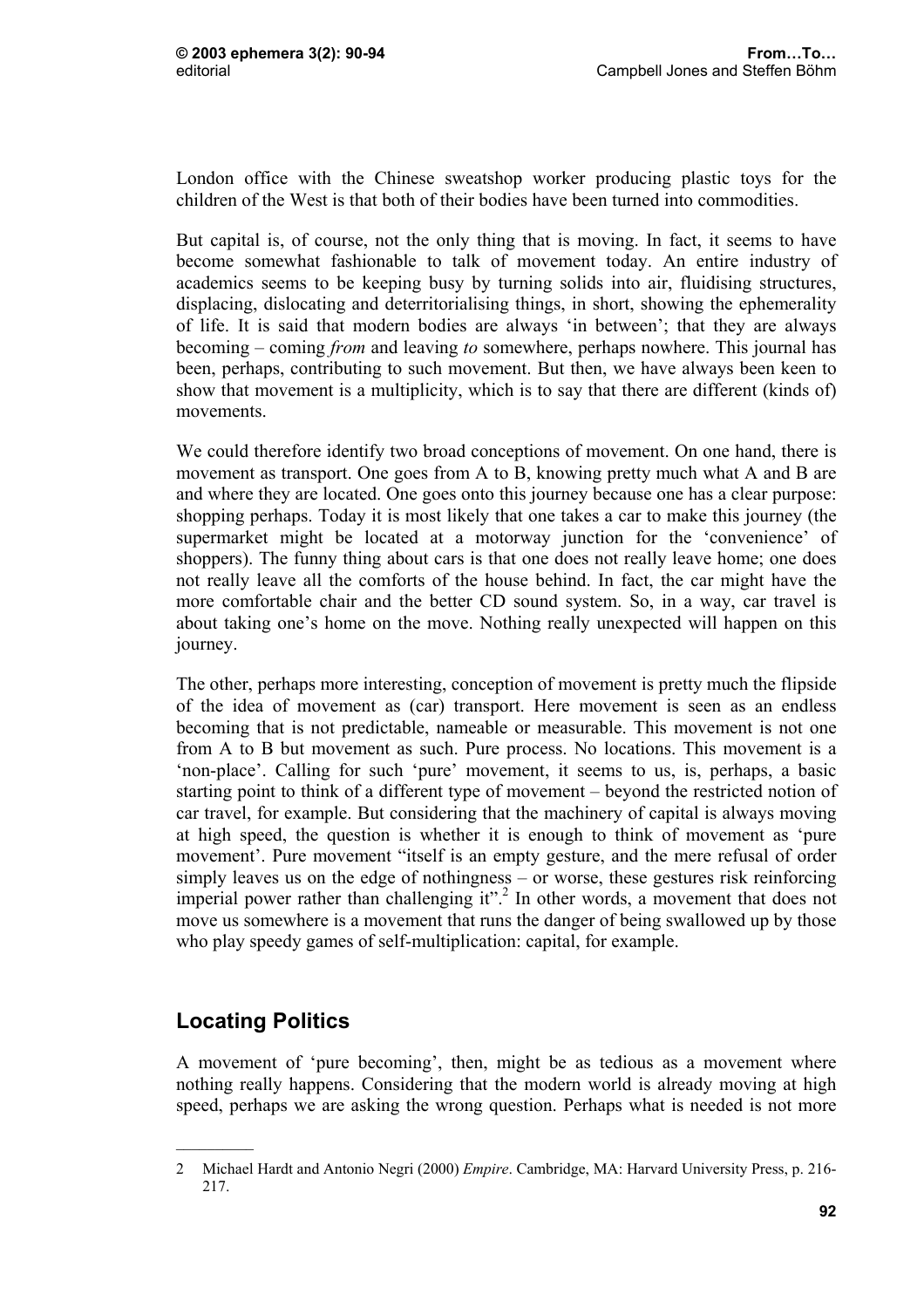$\frac{1}{2}$ 

movement, more speed, more becoming, that is, more of the same. Perhaps, we, rather, need to slow down and arrest. Perhaps we don't lack movement and creation today, but "resistance to the present."<sup>3</sup> But where should we locate this resistance, this politics?

For us, politics is not a place. Politics is not only done in one building – such as the house of parliament – or a set of governmental buildings in the capital cities of this world. Also, politics is not only done by politicians who talk about their political affairs on radio or TV. Politics is not that which is reported in the news. In fact, this restriction of the political to today's established places of politics is dangerous precisely because it implies the possibility of an absolute place where the social can be (re)presented.

Does this mean that politics cannot be located, that it is always on the move? In a way, yes, because politics responds to a multiplicity of power/knowledge relations that do not have a clear centre. This is Foucault's suggestion about the capillary and decentred nature of power. This, however, has often been translated into the infantile notion that power and resistance are everywhere. While politics might always be on the move it also has to respond to the specificity of power/knowledge relations; it has to organise specific resistances. Sure, politics is about displacing, taking out of place – disjointing time and place. But, in order to be effective, it also has to put into place, we might want to say organise, specific movements of resistance. The multiplicity of what is politics does not imply that anything goes anywhere; instead, it points to possibilities of different political movements some of which are more effective than others.

Perhaps, then, the political is about organising effective movements of resistance. Such movement cannot simply be about a 'pure becoming' that goes anywhere and nowhere. Instead, it is a movement that differentiates between different speeds and different kinds of slowness.4 This is to say that reality is not simply a never ending movement but something that is characterised by different types of speed and slowness that need to be analysed, critiqued and resisted. Speeding up and slowing down is an art, a political art. Perhaps, we can say that politics is about seizing the right moments for slowing things down and speeding them up. Seizing the right moment is not a movement for movement's sake but one that results in an event that responds to specific constellations of power and knowledge.

It has become clear that many of the traditional places of politics have become ineffective and sometimes simply corrupt. Today the political is on the move again: from Seattle to Prague, from Genoa to Evian, from Porto Allegre to Florence, as well as from and to many other places. We live in potentially exciting times. In many places difference seems to be possible again. But this movement does not simply move, because everything is moving and becoming. There are questions of organisation and strategy that need to be asked. Not all movements go into the 'right' direction; not all movements are effective in their resistance against domination. So, there is a question of 'from…to…' precisely because not all movements are the same. Where do we come

<sup>3</sup> Gilles Deleuze and Félix Guattari (1994) *What is Philosophy?*, trans. Hugh Tomlinson and G. Burchill. London: Verso, p. 108.

<sup>4</sup> Nick Lee (1998) 'Two Speeds: How are real stabilities possible?', in R.C.H. Chia (ed.) *Organised Worlds: Explorations in Technology with Robert Cooper*. London: Routledge, p. 39-66.